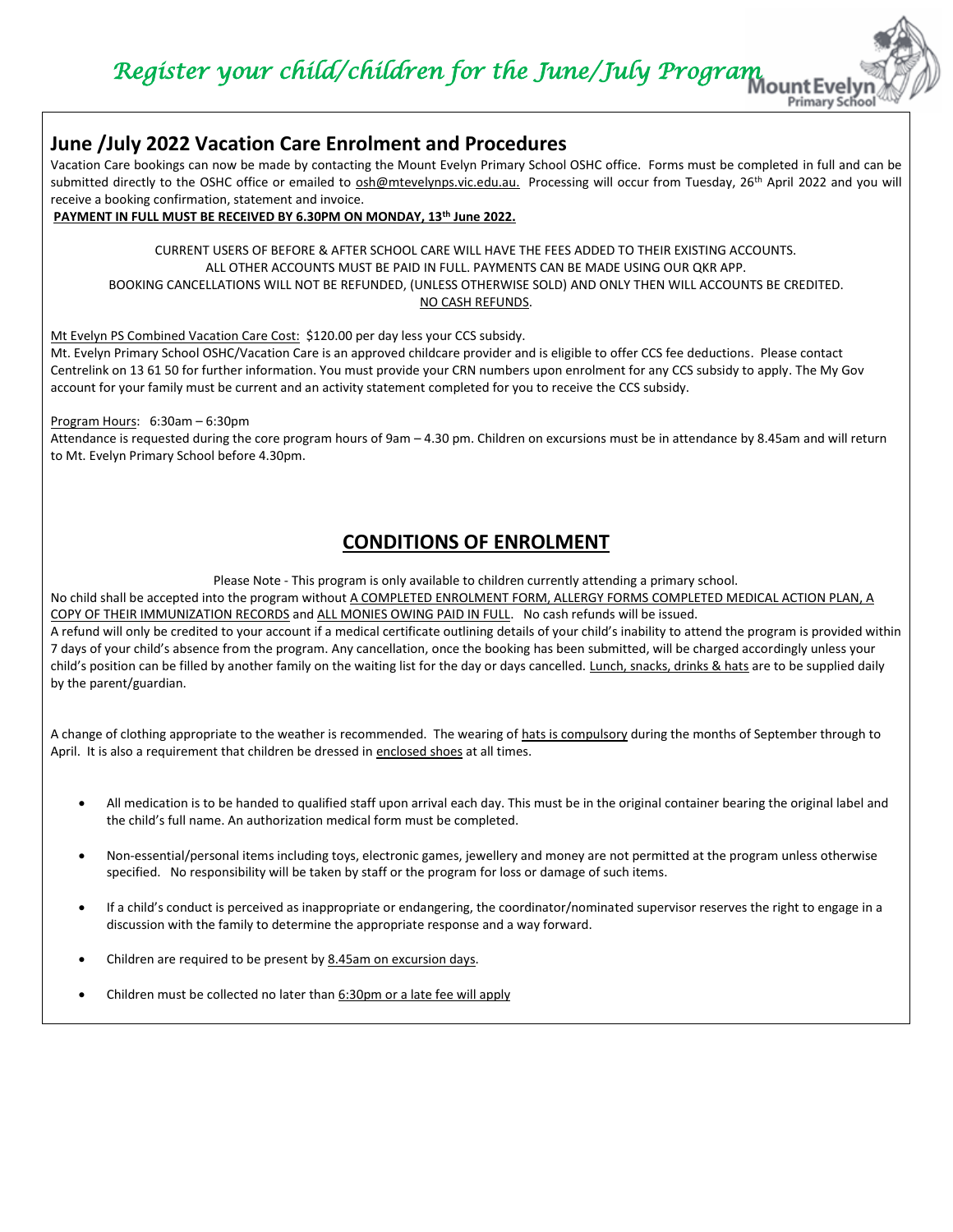## **Register your child/ren for the June / July program**

| Date of Birth: $/$ /                                                                                          |  |  |
|---------------------------------------------------------------------------------------------------------------|--|--|
|                                                                                                               |  |  |
|                                                                                                               |  |  |
| Email Address: North American Communication of the Communication of the Communication of the Communication of |  |  |
| <b>Contact phone numbers:</b> (whilst your child is in attendance at Mt. Evelyn Primary School OSHC)          |  |  |

I,\_\_\_\_\_\_\_\_\_\_\_\_\_\_\_\_\_\_\_\_\_\_\_\_\_\_\_\_\_\_\_\_\_\_\_\_\_\_\_\_\_\_\_\_\_\_\_\_ , being parent/guardian of the above named child have sighted the Risk Assessments for the excursions on Monday 27<sup>th</sup> June Hardrock Climbing, Thursday 30<sup>th</sup> June Inflatable World and Tuesday 5<sup>th</sup> July Reading Cinemas. I hereby provide consent for my child/ren to attend these outings as scheduled.

#### Please tick & sign if your child is attending the excursions listed below.

\_\_\_\_\_\_\_\_\_\_\_\_\_\_\_\_\_\_\_\_\_\_\_\_\_\_\_\_\_\_\_\_\_\_\_\_\_\_\_\_\_\_\_\_\_\_\_\_\_\_\_\_\_\_\_\_\_\_\_\_\_\_\_\_\_\_\_\_\_\_

| Monday 27th June  | Thursday 30th June | Tuesday 5 <sup>th</sup> July |
|-------------------|--------------------|------------------------------|
| Hardrock Climbing | Inflatable World   | Reading Cimemas              |

Parent/Guardian signature: \_\_\_\_\_\_\_\_\_\_\_\_\_\_\_\_\_\_\_\_\_\_\_\_\_\_\_\_\_\_\_\_\_\_\_ Date \_\_\_\_\_\_\_/\_\_\_\_\_\_\_/\_\_\_\_\_\_\_

| . Jate |  |  |
|--------|--|--|
|--------|--|--|

I agree to all enrolment and fee payment conditions.

Please note this booking will not be validated without your signature.

As part of your enrolment at our service, we require you to confirm acceptance of the above placement in order to be able to receive Government Funding on your behalf. Acceptance of these items as well as some of the information in the enrolment form can be used as a Complying Written Arrangement for Child Care Subsidy purposes. Please read these items and confirm by signing below.

#### **I confirm:**

- My details on the enrolment form, as well as the details of the child/ren l am enrolling are correct.
- I have agreed to days of care within the service and understand the start and finish times of these sessions of care.
- Care maybe provided on a casual or permanent basis where available at my service at my request.
- I have provided the service with current workers permits.
- An absence on the first or last day of program means Centrelink will remove the CCS subsidy from your account, unless the placement can be filled or a doctor's certificate is given to service.
- I understand l am liable to pay fees for the care of my child as indicated above and, if applicable, in other information the service has given me (such as parent pack) which may be subject to change over time based on advice from the provider and acceptance by me.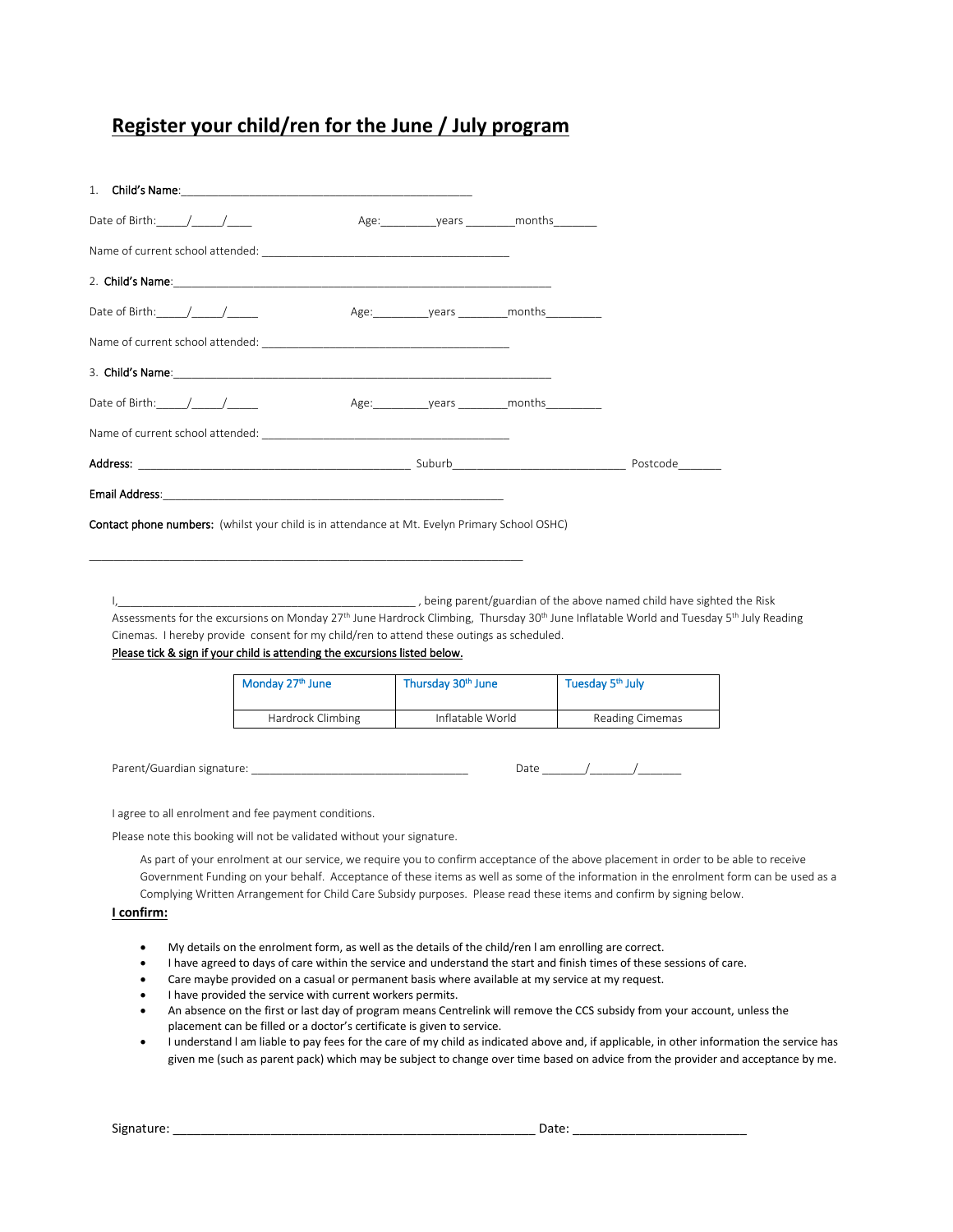# **LUNCH, SNACKS DRINKS AND HATS MUST BE SUPPLIED BY PARENTS/GUARDIANS EACH DAY**

| Day/Date                    | Program                                                                                                                                                                                                                                                                           | <b>Tick Day Attending</b> | <b>Tick If Working</b> |
|-----------------------------|-----------------------------------------------------------------------------------------------------------------------------------------------------------------------------------------------------------------------------------------------------------------------------------|---------------------------|------------------------|
| Mon 27 <sup>th</sup> June   | Hardrock Climbing Excursion<br>Address: 16-18 Varman Crt, Nunawading Vic 3131<br>Transport: Bus<br>Proposed activities: Rock Climbing activties<br>Duration: Leave 9.00am and will return to Mt. Evelyn Primary by<br>1.30pm<br>Children to be at servcie by 8.45am for excursion |                           |                        |
| Tues 28 <sup>th</sup> June  | <b>Ceramics Incursion</b>                                                                                                                                                                                                                                                         |                           |                        |
| Wed 29th June               | <b>Hip Hop Incursion</b>                                                                                                                                                                                                                                                          |                           |                        |
| Thurs 30 <sup>th</sup> June | Inflatable World Excursion<br>Address: 160 New Street, Ringwood 3134<br>Transport: Bus<br>Proposed activities: Inflatable world activities<br>Duration: Leave 9.30am and will return to Mt. Evelyn Primary by<br>1.00pm<br>Children to be at servcie by 8.45am for excursion      |                           |                        |
| Fri 1st July                | Lego Masters Day                                                                                                                                                                                                                                                                  |                           |                        |
| Mon 4 <sup>th</sup> July    | <b>Balloon Making Incursion</b>                                                                                                                                                                                                                                                   |                           |                        |
| Tues 5 <sup>th</sup> July   | <b>Reading Cinemas Excursion</b><br>Address: Maroondah Hwy, Chirnside Park 3116<br>Transport: Bus<br>Proposed activities: Light Year Movie<br>Duration: Leave 9.00am and will return to Mt. Evelyn Primary by<br>1.00pm<br>Children to be at servcie by 8.45am for excursion      |                           |                        |
| Wed 6 <sup>th</sup> July    | Mini Golf Incursion                                                                                                                                                                                                                                                               |                           |                        |
| Thurs 7 <sup>th</sup> July  | Cool First Aid for Kids Incursion                                                                                                                                                                                                                                                 |                           |                        |
| Fri 8 <sup>th</sup> July    | Multi Media Day                                                                                                                                                                                                                                                                   |                           |                        |